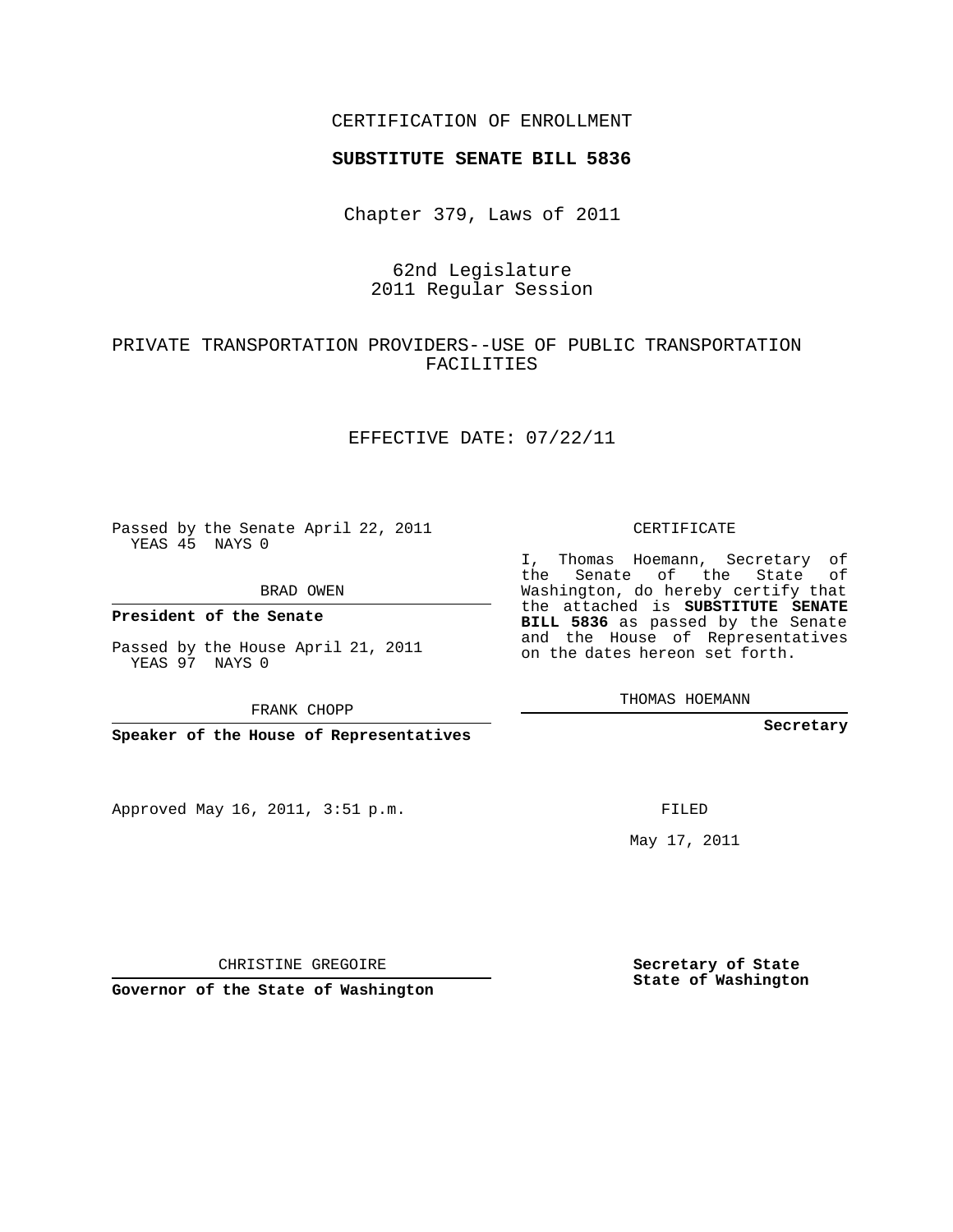# **SUBSTITUTE SENATE BILL 5836** \_\_\_\_\_\_\_\_\_\_\_\_\_\_\_\_\_\_\_\_\_\_\_\_\_\_\_\_\_\_\_\_\_\_\_\_\_\_\_\_\_\_\_\_\_

\_\_\_\_\_\_\_\_\_\_\_\_\_\_\_\_\_\_\_\_\_\_\_\_\_\_\_\_\_\_\_\_\_\_\_\_\_\_\_\_\_\_\_\_\_

AS RECOMMENDED BY THE CONFERENCE COMMITTEE

Passed Legislature - 2011 Regular Session

### **State of Washington 62nd Legislature 2011 Regular Session**

**By** Senate Transportation (originally sponsored by Senators King, Haugen, Hobbs, Delvin, and Shin)

READ FIRST TIME 02/25/11.

 AN ACT Relating to allowing certain private transportation providers to use certain public transportation facilities; amending RCW 46.61.165, 47.04.290, and 47.52.025; adding a new section to chapter 47.04 RCW; and creating a new section.

5 BE IT ENACTED BY THE LEGISLATURE OF THE STATE OF WASHINGTON:

 6 **Sec. 1.** RCW 46.61.165 and 1999 c 206 s 1 are each amended to read 7 as follows:

8 (1) The state department of transportation and the local 9 authorities are authorized to reserve all or any portion of any highway 10 under their respective jurisdictions, including any designated lane or 11 ramp, for the exclusive or preferential use of <u>one or more of the</u> 12 following: (a) Public transportation vehicles ((or)); (b) private 13 motor vehicles carrying no fewer than a specified number of passengersi 14 or (c) the following private transportation provider vehicles if the 15 vehicle has the capacity to carry eight or more passengers, regardless 16 of the number of passengers in the vehicle, and if such use does not 17 interfere with the efficiency, reliability, and safety of public 18 transportation operations: (i) Auto transportation company vehicles 19 regulated under chapter 81.68 RCW; (ii) passenger charter carrier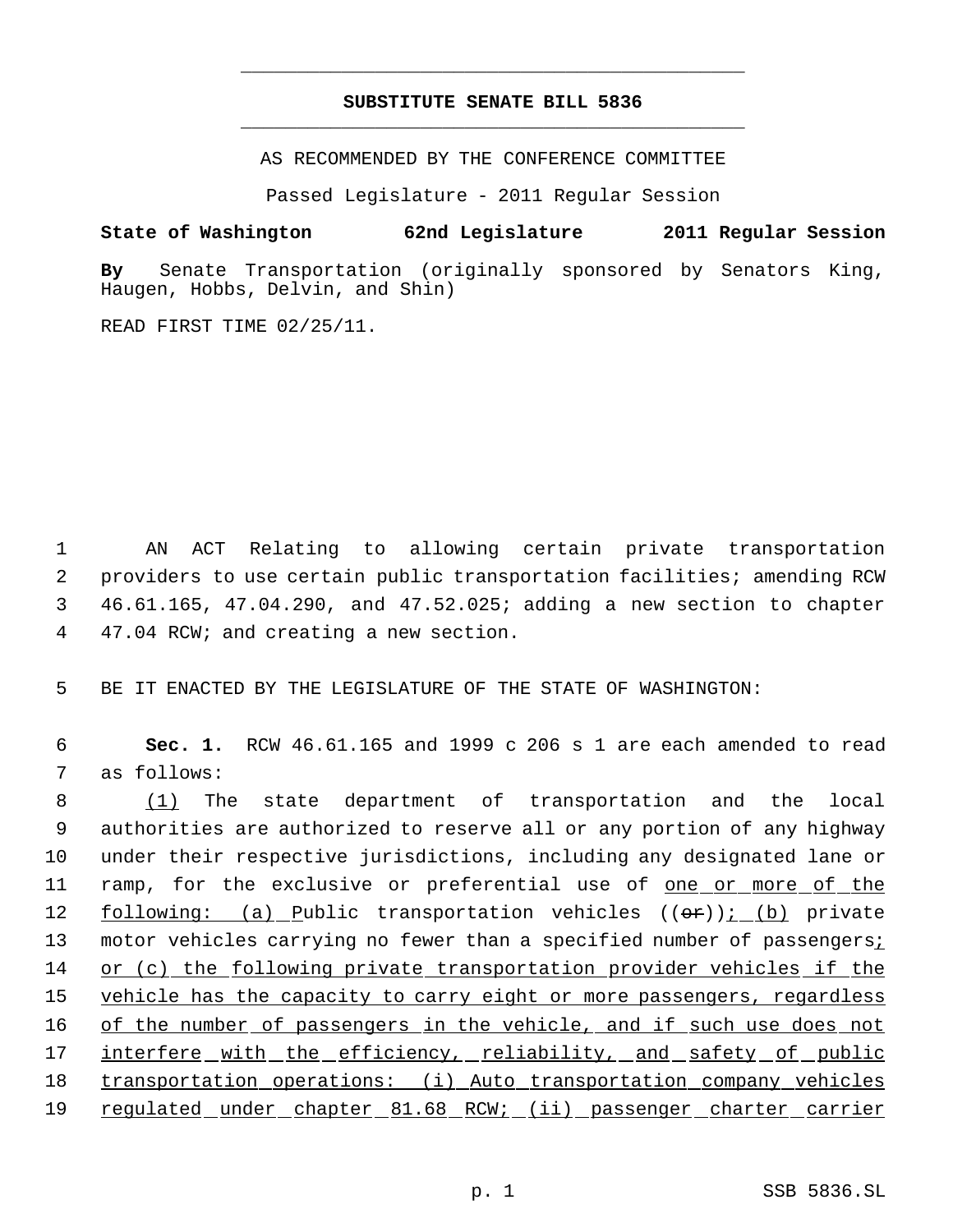vehicles regulated under chapter 81.70 RCW, except marked or unmarked stretch limousines and stretch sport utility vehicles as defined under department of licensing rules; (iii) private nonprofit transportation provider vehicles regulated under chapter 81.66 RCW; and (iv) private 5 employer transportation service vehicles, when such limitation will increase the efficient utilization of the highway or will aid in the conservation of energy resources.

 (2) Any transit-only lanes that allow other vehicles to access abutting businesses that are authorized pursuant to subsection (1) of 10 this section may not be authorized for the use of private transportation provider vehicles as described under subsection (1) of this section.

13 (3) The state department of transportation and the local authorities authorized to reserve all or any portion of any highway 15 under their respective jurisdictions, for exclusive or preferential 16 use, may prohibit the use of a high occupancy vehicle lane by the 17 following private transportation provider vehicles: (a) Auto transportation company vehicles regulated under chapter 81.68 RCW; (b) passenger charter carrier vehicles regulated under chapter 81.70 RCW, 20 and marked or unmarked limousines and stretch sport utility vehicles as defined under department of licensing rules; (c) private nonprofit transportation provider vehicles regulated under chapter 81.66 RCW; and 23 (d) private employer transportation service vehicles, when the average 24 transit speed in the high occupancy vehicle lane fails to meet department of transportation standards and falls below forty-five miles per hour at least ninety percent of the time during the peak hours, as determined by the department of transportation or the local authority, whichever operates the facility.

 (4) Regulations authorizing such exclusive or preferential use of a highway facility may be declared to be effective at all times or at specified times of day or on specified days. Violation of a restriction of highway usage prescribed by the appropriate authority under this section is a traffic infraction.

 (5) Local authorities are encouraged to establish a process for private transportation providers, as described under subsections (1) and (3) of this section, to apply for the use of public transportation facilities reserved for the exclusive or preferential use of public transportation vehicles. The application and review processes should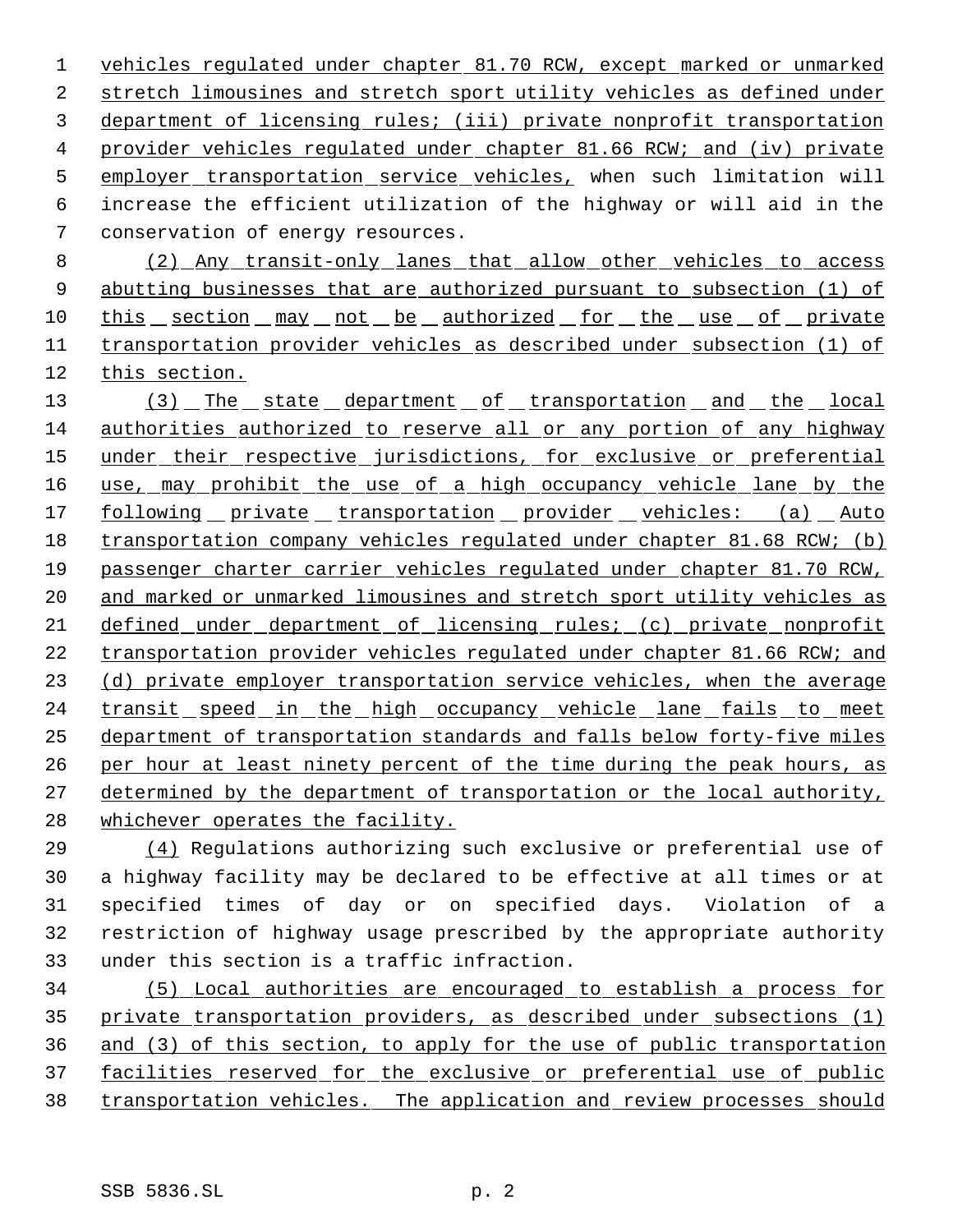1 be uniform and should provide for an expeditious response by the local authority. Whenever practicable, local authorities should enter into agreements with such private transportation providers to allow for the reasonable use of these facilities.

5 (6) For the purposes of this section, "private employer 6 transportation service" means regularly scheduled, fixed-route 7 transportation service that is similarly marked or identified to 8 display the business name or logo on the driver and passenger sides of 9 the vehicle, meets the annual certification requirements of the 10 department of transportation, and is offered by an employer for the 11 benefit of its employees.

12 **Sec. 2.** RCW 47.04.290 and 2008 c 257 s 1 are each amended to read 13 as follows:

14 (1) Any local transit agency that has received state funding for a 15 park and ride lot shall make reasonable accommodation for use of that 16 lot by: Auto transportation companies regulated under chapter 81.68 17 RCW ((and)); passenger charter carriers regulated under chapter 81.70 18 RCW, except marked or unmarked stretch limousines and stretch sport 19 utility vehicles as defined under department of licensing rules; 20 private, nonprofit transportation providers regulated under chapter 21 81.66 RCW( $\left(\frac{}{7} - \frac{\text{that}}{\text{intend}} - \text{to} - \frac{\text{provided}}{\text{or}} - \frac{\text{already}}{\text{provided}} - \frac{\text{regularly}}{\text{or}}\right)$ 22 scheduled service at that lot) ); and private employer transportation 23 service vehicles, provided that such use does not interfere with the 24 efficiency, reliability, and safety of public transportation 25 operations. The accommodation must be in the form of an agreement 26 between the applicable local transit agency and the private ((transit)) 27 transportation provider ((regulated under chapter 81.68 or 81.66 RCW)). 28 The transit agency may require that the agreement include provisions to 29 recover actual costs and fair market value for the use of the lot and 30 its related facilities and to provide adequate insurance and 31 indemnification of the transit agency, and other reasonable provisions 32 to ensure that the private ((transit)) transportation provider's use 33 does not unduly burden the transit agency. The transit agency may 34 consider benefits to its public transportation system when establishing 35 an amount to charge for the use of the park and ride lot and its 36 related facilities. If the agreement includes provisions to recover 37 actual costs, the private transportation provider is responsible to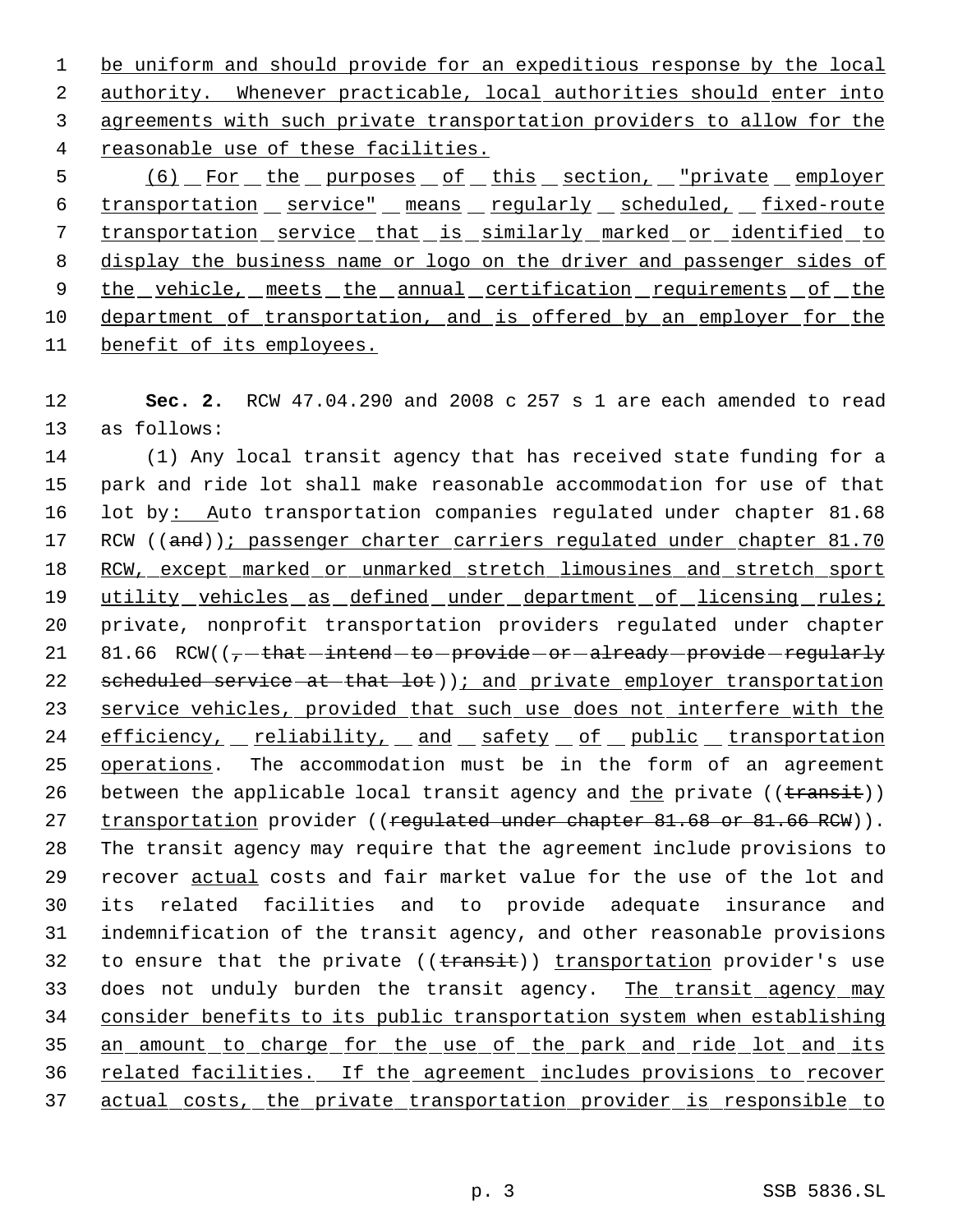1 remit the full actual costs of park and ride lot use to the appropriate 2 transit agency. No accommodation is required, and any agreement may be terminated, if the park and ride lot is at or exceeds ninety percent 4 capacity between the hours of 6:00 a.m. and 4:00 p.m., Monday through Friday for two consecutive months. Additionally, any agreement may be terminated if the private transportation provider violates any policies guiding the terms of use of the park and ride lot. The transit agency may reserve the authority to designate which pick-up and drop-off zones 9 of the park and ride lot may be used by the private transportation provider.

 (2) A local transit agency described under subsection (1) of this section may enter into a cooperative agreement with a taxicab company regulated under chapter 81.72 RCW in order to accommodate the taxicab company at the agency's park and ride lot, provided the taxicab company must agree to provide service with reasonable availability, subject to schedule coordination provisions as agreed to by the parties.

17 (3) For the purposes of this section, "private employer 18 transportation service" means regularly scheduled, fixed-route transportation service that is similarly marked or identified to display the business name or logo on the driver and passenger sides of the vehicle, meets the annual certification requirements of the 22 department, and is offered by an employer for the benefit of its employees.

24 (4) For the purposes of this section, "private transportation provider" means:

 (a) A company regulated under chapter 81.68 RCW; chapter 81.70 RCW, except marked or unmarked stretch limousines and stretch sport utility 28 vehicles as defined under department of licensing rules; and chapter 81.66 RCW; and

(b) An entity providing private employer transportation service.

 (5)(a) Local authorities are encouraged to establish a process for private transportation providers, described under subsections (1) and (4) of this section, to apply for the use of park and ride facilities.

 (b) The process must provide a list of facilities that the local 35 authority determines to be unavailable for use by the private transportation provider and must provide the criteria used to reach that determination.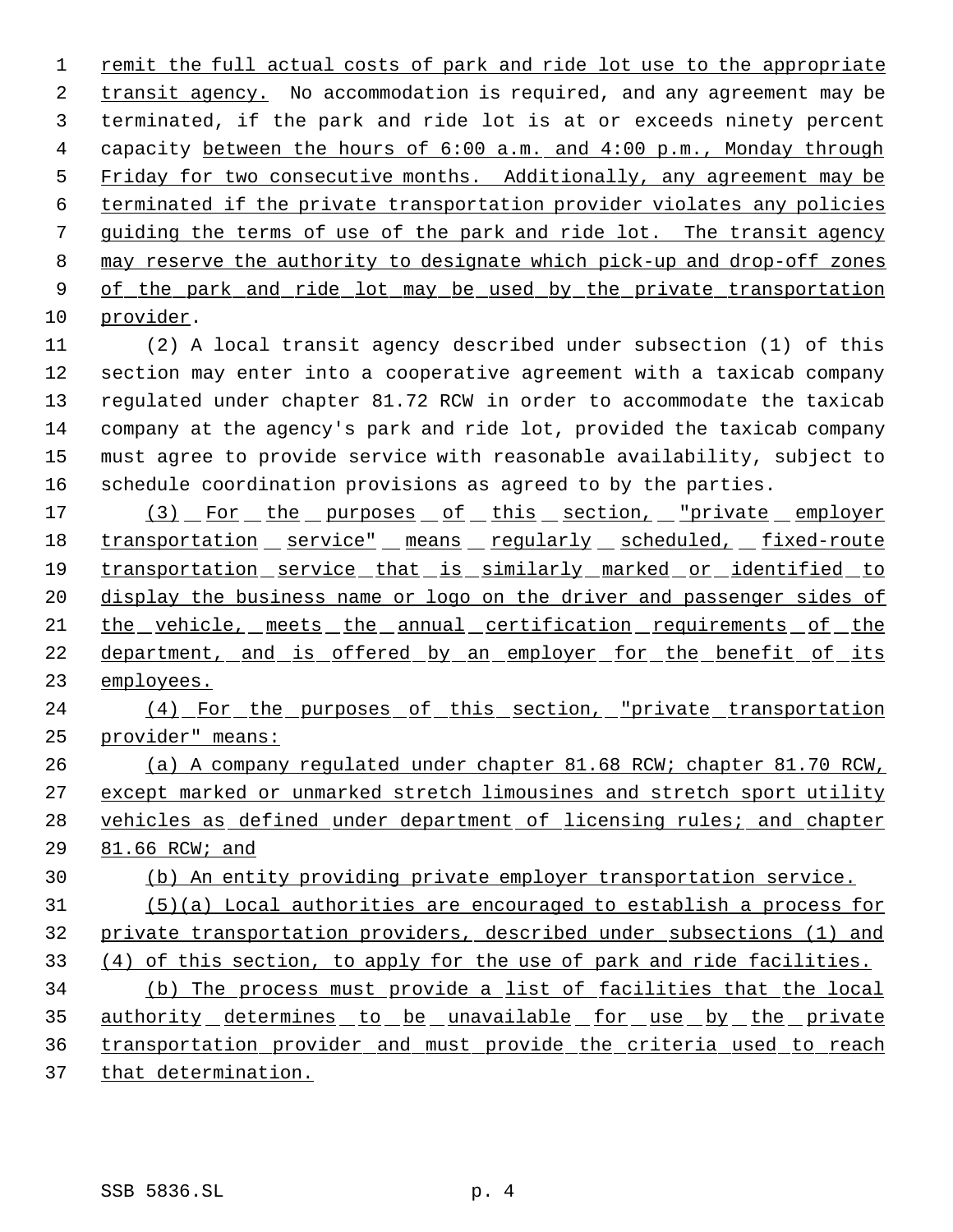(c) The application and review processes must be uniform and should provide for an expeditious response by the authority.

 (6) The department must convene a stakeholder process that includes 4 interested public and private transportation providers, which must 5 develop standard permit forms, clear explanations of permit rate calculations, and standard indemnification provisions that may be used by all local authorities.

 **Sec. 3.** RCW 47.52.025 and 1974 ex.s. c 133 s 1 are each amended to read as follows:

10 (1) Highway authorities of the state, counties, and incorporated cities and towns, in addition to the specific powers granted in this chapter, shall also have, and may exercise, relative to limited access facilities, any and all additional authority, now or hereafter vested in them relative to highways or streets within their respective jurisdictions, and may regulate, restrict, or prohibit the use of such limited access facilities by various classes of vehicles or traffic. Such highway authorities may reserve any limited access facility or portions thereof, including designated lanes or ramps for the exclusive 19 or preferential use of (a) public transportation vehicles, (b) 20 privately owned buses,  $((\theta \hat{r}))$  (c) private motor vehicles carrying not 21 less than a specified number of passengers<sub>1</sub> or (d) the following 22 private transportation provider vehicles if the vehicle has the 23 capacity to carry eight or more passengers, regardless of the number of passengers in the vehicle, and if such use does not interfere with the 25 efficiency, reliability, and safety of public transportation operations: (i) Auto transportation company vehicles regulated under 27 chapter 81.68 RCW; (ii) passenger charter carrier vehicles regulated under chapter 81.70 RCW, except marked or unmarked stretch limousines 29 and stretch sport utility vehicles as defined under department of 30 licensing rules; (iii) private nonprofit transportation provider vehicles regulated under chapter 81.66 RCW; and (iv) private employer 32 transportation service vehicles, when such limitation will increase the efficient utilization of the highway facility or will aid in the conservation of energy resources. Regulations authorizing such exclusive or preferential use of a highway facility may be declared to be effective at all time or at specified times of day or on specified days.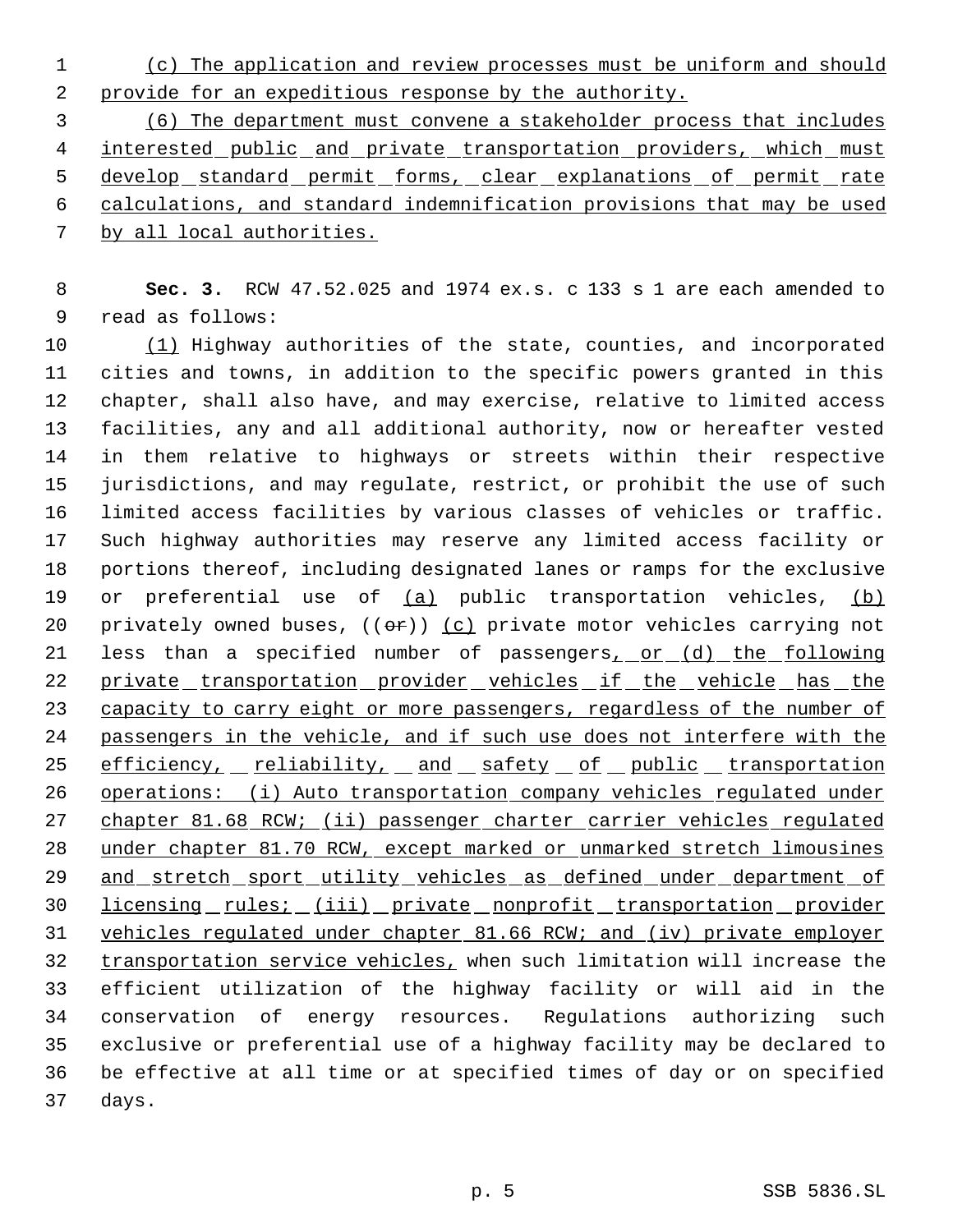(2) Any transit-only lanes that allow other vehicles to access abutting businesses that are reserved pursuant to subsection (1) of this section may not be authorized for the use of private transportation provider vehicles as described under subsection (1) of this section.

 (3) Highway authorities of the state, counties, or incorporated cities and towns may prohibit the use of limited access facilities by the following private transportation provider vehicles: (a) Auto 9 transportation company vehicles regulated under chapter 81.68 RCW; (b) passenger charter carrier vehicles regulated under chapter 81.70 RCW, and marked or unmarked limousines and stretch sport utility vehicles as defined under department of licensing rules; (c) private nonprofit transportation provider vehicles regulated under chapter 81.66 RCW; and (d) private employer transportation service vehicles, when the average 15 transit speed in the high occupancy vehicle travel lane fails to meet department standards and falls below forty-five miles per hour at least 17 ninety percent of the time during the peak hours for two consecutive months.

 (4)(a) Local authorities are encouraged to establish a process for private transportation providers, described under subsections (1) and (3) of this section, to apply for the use of limited access facilities that are reserved for the exclusive or preferential use of public transportation vehicles.

 (b) The process must provide a list of facilities that the local authority determines to be unavailable for use by the private transportation provider and must provide the criteria used to reach that determination.

 (c) The application and review processes must be uniform and should provide for an expeditious response by the authority.

30 (5) For the purposes of this section, "private employer 31 transportation service" means regularly scheduled, fixed-route transportation service that is similarly marked or identified to display the business name or logo on the driver and passenger sides of 34 the vehicle, meets the annual certification requirements of the 35 department, and is offered by an employer for the benefit of its employees.